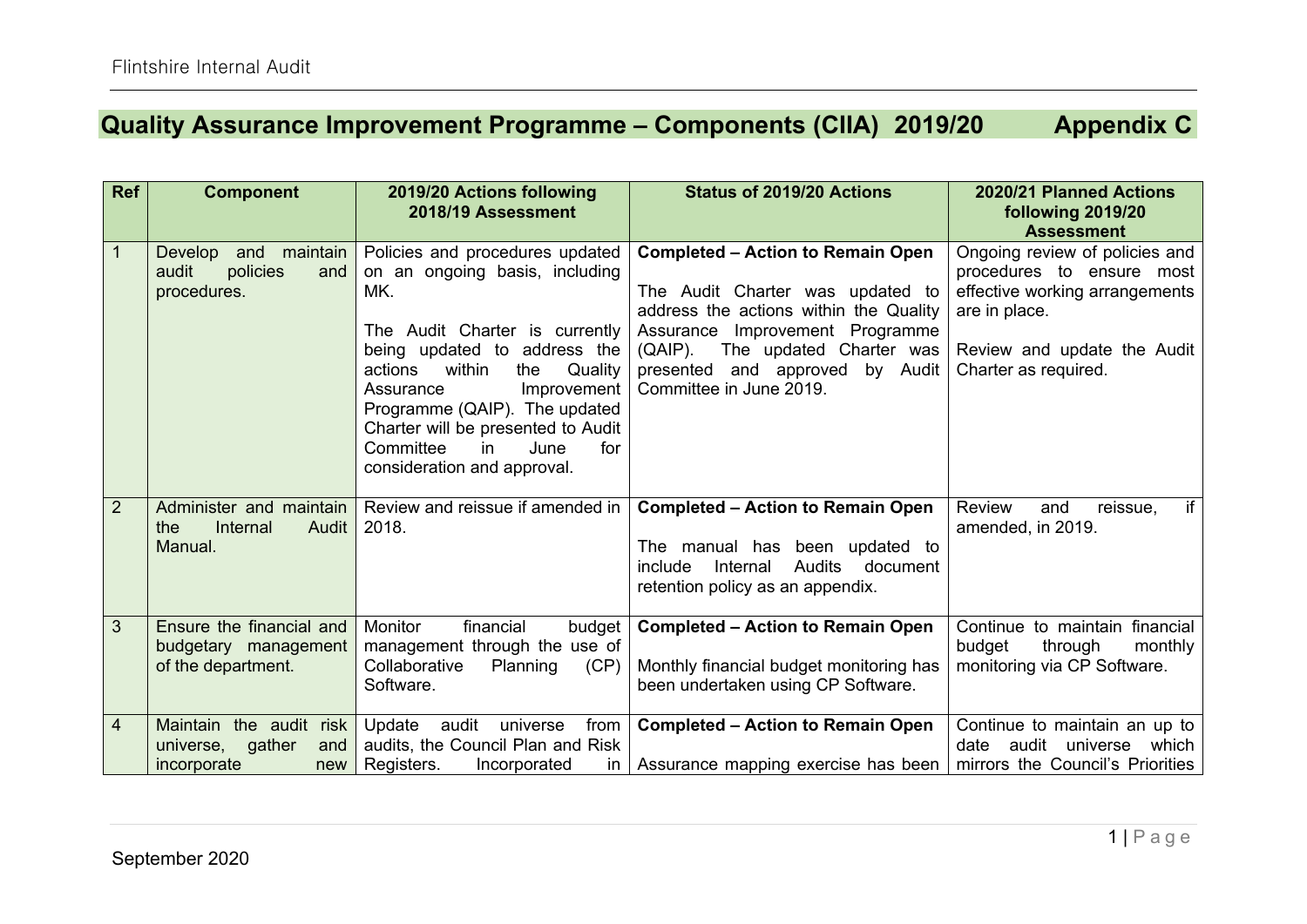| <b>Ref</b>     | <b>Component</b>                                                | 2019/20 Actions following<br>2018/19 Assessment                                                                                                                                                                                                                                           | <b>Status of 2019/20 Actions</b>                                                                                                                                                                                                                                                                                                                              | 2020/21 Planned Actions<br>following 2019/20<br><b>Assessment</b>                                                                                                                                                                                                   |
|----------------|-----------------------------------------------------------------|-------------------------------------------------------------------------------------------------------------------------------------------------------------------------------------------------------------------------------------------------------------------------------------------|---------------------------------------------------------------------------------------------------------------------------------------------------------------------------------------------------------------------------------------------------------------------------------------------------------------------------------------------------------------|---------------------------------------------------------------------------------------------------------------------------------------------------------------------------------------------------------------------------------------------------------------------|
|                | information impacting the<br>universe.                          | strategic planning.<br>Continue to monitor plan on $a \mid$<br>quarterly basis with Chief Officers  <br>Portfolio<br>and<br>their<br>Senior<br>Management<br>Team<br>and<br>Chief<br>the<br>bimonthly<br>with<br>Executive to ensure the audit<br>plan can respond to emerging<br>issues. | undertaken of the Audit Universe,<br>taking into account past audits, the<br>Council Plan, Strategic<br>Risk and<br>external assurance etc.<br>Quarterly meetings continued to be<br>held with Chief Officers and their<br>Portfolio Senior Management Team<br>and bimonthly with the Chief Executive<br>to ensure the audit plan remains a live<br>document. | and Strategic Risks.<br>Continue to monitor the plan<br>on a quarterly basis with Chief<br>Officers and their Portfolio<br>Senior Management Team and<br>bimonthly<br>with the<br>Chief<br>Executive to ensure the audit<br>plan can respond to emerging<br>issues. |
| 5              | Evaluate audit risk and<br>produce<br>the<br>strategic<br>plan. | Strategic Plan produced using<br>risks from Council Plan and own<br>knowledge<br>through<br>and<br>consultation with Management.                                                                                                                                                          | <b>Completed – Action to Remain Open</b><br>Strategic Plan produced using the<br>Plan,<br>Council<br>strategic<br>risks,<br>operational<br>intelligence<br>and<br>consultation with Chief Officers, their<br>Senior Management Team and Chief<br>Executive.                                                                                                   | Continue<br>produce<br>the<br>to<br>Strategic Plan using the risk<br>based approach undertaken in<br>2019/20.                                                                                                                                                       |
| $6\phantom{1}$ | Agree and implement an<br>annual plan.                          | Annual Plan is the first year of the<br>It will be<br>Strategic Plan.<br>presented to Audit Committee on<br>27 March 2019 for approval.                                                                                                                                                   | <b>Completed - Action to Remain Open</b><br>The Strategic Plan and Annual Plan<br>was approved by Audit Committee on<br>27 March 2019.                                                                                                                                                                                                                        | Strategic<br>Plan<br>(including<br>annual plan) to be presented<br>Audit<br>approval<br>by<br>for<br>Committee on 25 March 2020.                                                                                                                                    |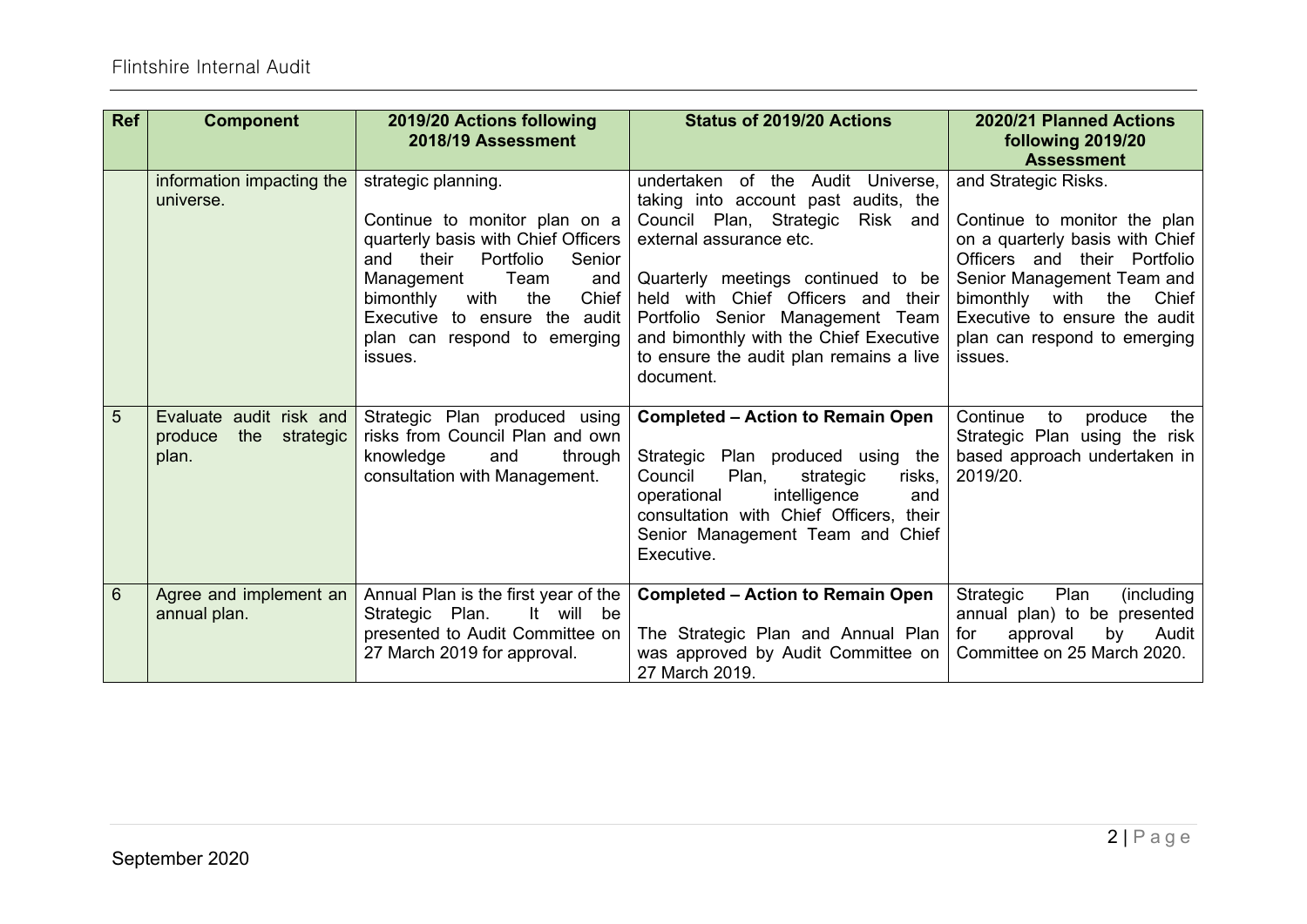| <b>Ref</b>     | <b>Component</b>                                                         | 2019/20 Actions following<br>2018/19 Assessment                                                                                                                                                                                     | <b>Status of 2019/20 Actions</b>                                                                                                                                                                                                                                                                                                                                                         | 2020/21 Planned Actions<br>following 2019/20<br><b>Assessment</b>                                                                                                                                                  |
|----------------|--------------------------------------------------------------------------|-------------------------------------------------------------------------------------------------------------------------------------------------------------------------------------------------------------------------------------|------------------------------------------------------------------------------------------------------------------------------------------------------------------------------------------------------------------------------------------------------------------------------------------------------------------------------------------------------------------------------------------|--------------------------------------------------------------------------------------------------------------------------------------------------------------------------------------------------------------------|
| $\overline{7}$ | Operate audit tools and<br>to<br>date<br><b>up</b><br>use<br>technology. | Continue to use MKinsight for all<br>stages of the audit process.<br>Continue to develop the teams'<br>skills in using Computer Assisted<br>Auditing Techniques Software<br>(CAATS).<br>Continue to develop root cause<br>analysis. | Part Completed - Action to Remain<br>Open<br>MK Insight used for all audit work<br>undertaken.<br>New Control Risk Self Assessments<br>have been developed using MKinsight.<br>There has also been an increase use in<br>CAATS since we have moved from<br>IDEA to Active Data; however, due to<br>available<br>resources,<br>root<br>cause<br>analysis has not been rolled out to date. | Continue to use MKinsight for<br>all stages of the audit process.<br>Continue to develop the teams'<br>skills<br>in<br>Computer<br>using<br>Assisted Auditing Techniques<br>Software (CAATS) using Active<br>Data. |
| 8              | Manage recruitment to<br>meet staffing needs.                            | Continue to monitor the staffing<br>needs of the team.                                                                                                                                                                              | <b>Completed - Action to Remain Open</b><br>Staffing within the team has been<br>continuously monitored throughout the<br>year given the turnover of staff following<br>two retirements and one secondment.<br>Alternative arrangements have been<br>sought to address these vacancies with<br>the increase of hours for the current<br>part time staff.                                 | Continue to monitor the staffing<br>needs of the team.                                                                                                                                                             |
| 9              | Complete<br>annual<br>performance appraisals.                            | Continue to undertake annual<br>appraisals, due April / May 2019.                                                                                                                                                                   | <b>Completed - Action to Remain Open</b><br>All appraisals were completed during<br>April May 2019.                                                                                                                                                                                                                                                                                      | Continue to undertake annual<br>appraisals, due April / May<br>2020.                                                                                                                                               |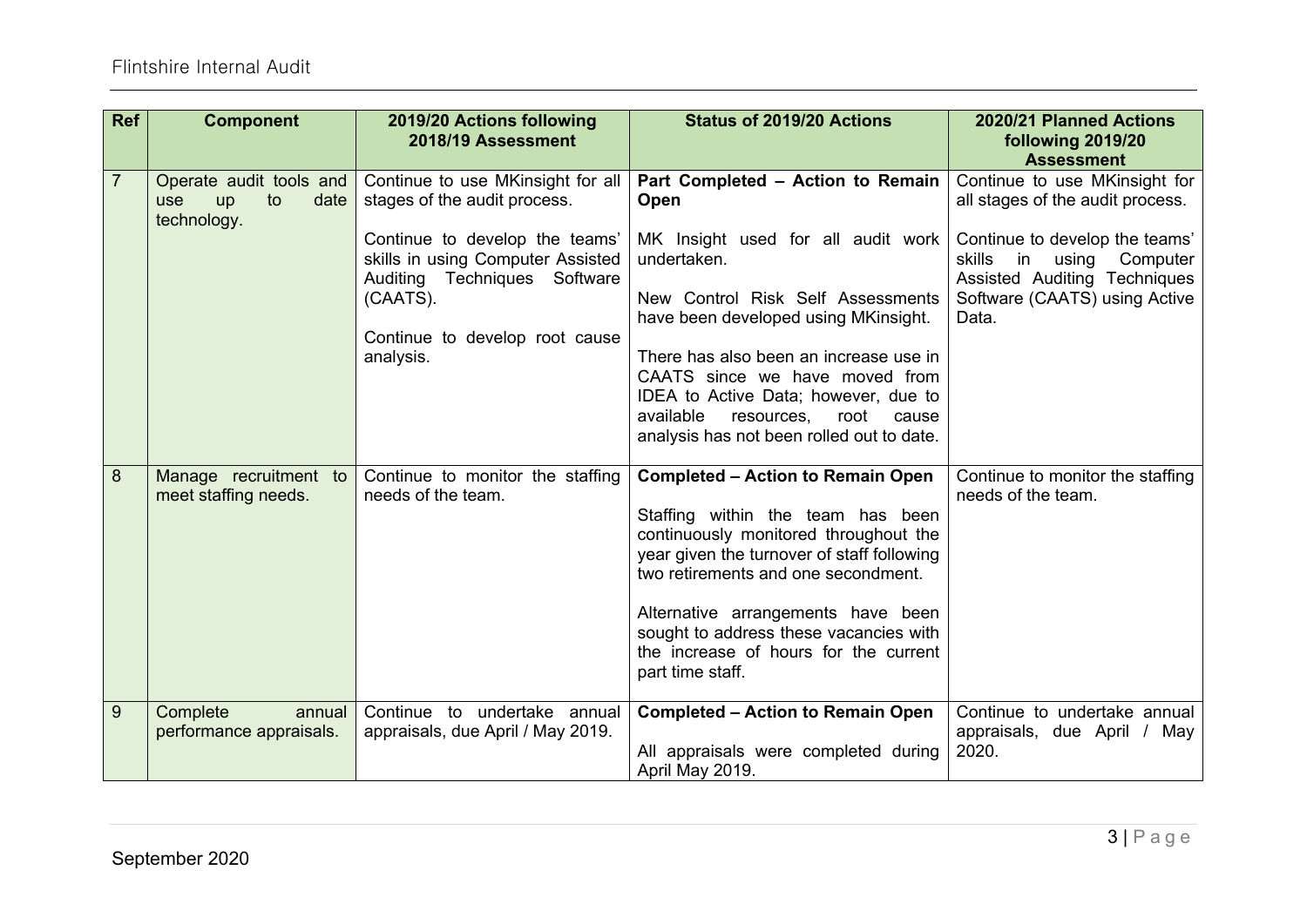| <b>Ref</b> | <b>Component</b>                                     | 2019/20 Actions following<br>2018/19 Assessment                                                                                                                                                                                                                           | Status of 2019/20 Actions                                                                                                                                                                                                                                                                                                                                                                                                                                                                                                                                                                                                                                                                                                             | 2020/21 Planned Actions<br>following 2019/20<br><b>Assessment</b>                                                                                                                                                                                                               |
|------------|------------------------------------------------------|---------------------------------------------------------------------------------------------------------------------------------------------------------------------------------------------------------------------------------------------------------------------------|---------------------------------------------------------------------------------------------------------------------------------------------------------------------------------------------------------------------------------------------------------------------------------------------------------------------------------------------------------------------------------------------------------------------------------------------------------------------------------------------------------------------------------------------------------------------------------------------------------------------------------------------------------------------------------------------------------------------------------------|---------------------------------------------------------------------------------------------------------------------------------------------------------------------------------------------------------------------------------------------------------------------------------|
| 10         | Maintain<br>training<br>and<br>development of staff. | Continue to maintain training and<br>development<br>following<br>plan<br>appraisals.<br>Continue to support the team with<br>their training needs.<br>Revisit the succession planning<br>exercise undertaken to identify<br>future workforce development<br>requirements. | <b>Completed – Action to Remain Open</b><br>Training continues to be undertaken by<br>the services, with the CIA qualified<br>auditors undertaking their mandatory 30<br>hours<br>continued<br>per<br>annum<br>professional development (CPD)<br>As part of succession planning, one<br>member of the team has started to<br>study for the qualification of Certified<br>Internal Auditor.<br>In September 2018 the Graduate<br>Trainee<br>appointed<br>commenced<br>studying the Charted Institute of Public<br>Financial & Accountancy's professional<br>qualification (CIPFA). Since then, the<br>Graduate Trainee has been appointed<br>a Senior Auditor position in<br>to<br>September 2019 and continues with<br>these studies. | Continue to maintain training<br>development<br>and<br>plan<br>following appraisals.<br>Continue to support the team<br>with their training needs.<br>Revisit<br>the<br>succession<br>planning exercise undertaken<br>to identify future workforce<br>development requirements. |
| 11         | Evaluate<br>post-audit<br>questionnaires.            | Continue to issue questionnaires<br>via MKI.                                                                                                                                                                                                                              | Part Completed - Action to Remain<br>Open                                                                                                                                                                                                                                                                                                                                                                                                                                                                                                                                                                                                                                                                                             | Continue<br>to<br>issue<br>questionnaires via MKI.                                                                                                                                                                                                                              |
|            |                                                      | Explore scope for improvement in<br>percentage of officers returning<br>completed questionnaires.                                                                                                                                                                         | Questionnaires continue to be issued<br>via MKI.                                                                                                                                                                                                                                                                                                                                                                                                                                                                                                                                                                                                                                                                                      | Explore scope for improvement<br>officers<br>percentage<br>of<br>returning<br>completed<br>questionnaires.                                                                                                                                                                      |
| 12         | Complete<br>quarterly                                |                                                                                                                                                                                                                                                                           | Present progress reports to the $\vert$ Completed – Action to Remain Open                                                                                                                                                                                                                                                                                                                                                                                                                                                                                                                                                                                                                                                             | Continue to present progress                                                                                                                                                                                                                                                    |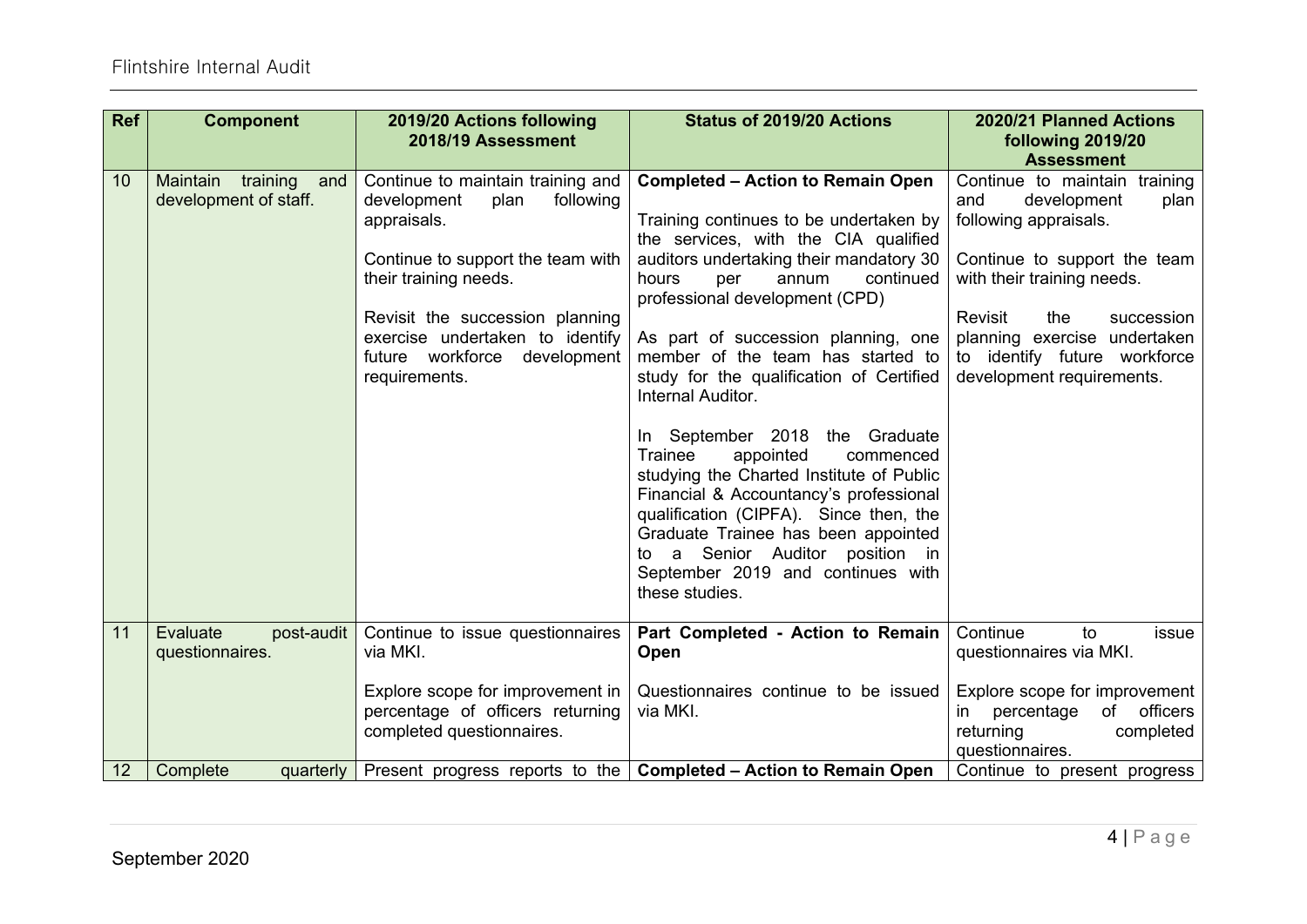| <b>Ref</b> | <b>Component</b>                                                      | 2019/20 Actions following<br>2018/19 Assessment                                                                                                                                                         | <b>Status of 2019/20 Actions</b>                                                                                                                                                                                                                                                                                                                                                                               | 2020/21 Planned Actions<br>following 2019/20<br><b>Assessment</b>                                                                                                                                   |
|------------|-----------------------------------------------------------------------|---------------------------------------------------------------------------------------------------------------------------------------------------------------------------------------------------------|----------------------------------------------------------------------------------------------------------------------------------------------------------------------------------------------------------------------------------------------------------------------------------------------------------------------------------------------------------------------------------------------------------------|-----------------------------------------------------------------------------------------------------------------------------------------------------------------------------------------------------|
|            | progress reports to audit<br>committee.                               | Audit Committee every quarter.                                                                                                                                                                          | Progress reports presented to the Audit<br>Committee every quarter.                                                                                                                                                                                                                                                                                                                                            | reports to Audit Committee<br>every quarter.                                                                                                                                                        |
| 13         | <b>Monitor</b><br>the<br>implementation of audit<br>recommendations.  | Actions now<br>tracked<br>through<br>MKinsight.<br>monthly<br>A<br>report<br>of<br>all<br>outstanding actions is issued to<br>Chief Officers and presented to<br>Audit Committee.                       | <b>Completed - Action to Remain Open</b><br>actions<br>through<br>All<br>tracked<br>are<br>MKinsight.<br>It is the responsibility of management to<br>ensure actions are implemented, a<br>monthly report continues to be issued<br>of all outstanding actions to Chief<br>Officers and presented to Audit<br>Committee.<br>Chief Officers are also be notified when<br>a high priority action is implemented. | Continue to track actions due<br>implementation through<br>for<br>MKinsight and report progress<br>to Audit Committee as part of<br>the quarterly update report.                                    |
| 14         | Keep the audit team up<br>to date with professional<br>best practice. | Continue<br>invest<br>in<br>the<br>to<br>professional development of the<br><b>Auditors</b><br>Internal<br>through<br>attendance on training courses,<br>seminars, and webinars where<br>budget allows. | <b>Completed - Action to Remain Open</b><br>Training courses, seminars, etc. are<br>monitored. Manager, Principals and<br>Senior Auditors attend where relevant.<br>During 2019 the following courses /<br>seminars have been attended by staff<br>within the Team:<br><b>Counter Fraud Seminar</b><br><b>Cyber Security Course</b>                                                                            | Continue to<br>invest in<br>the<br>development of<br>professional<br>the Internal Auditors through<br>attendance<br>training<br>on<br>seminars,<br>and<br>courses,<br>webinars where budget allows. |